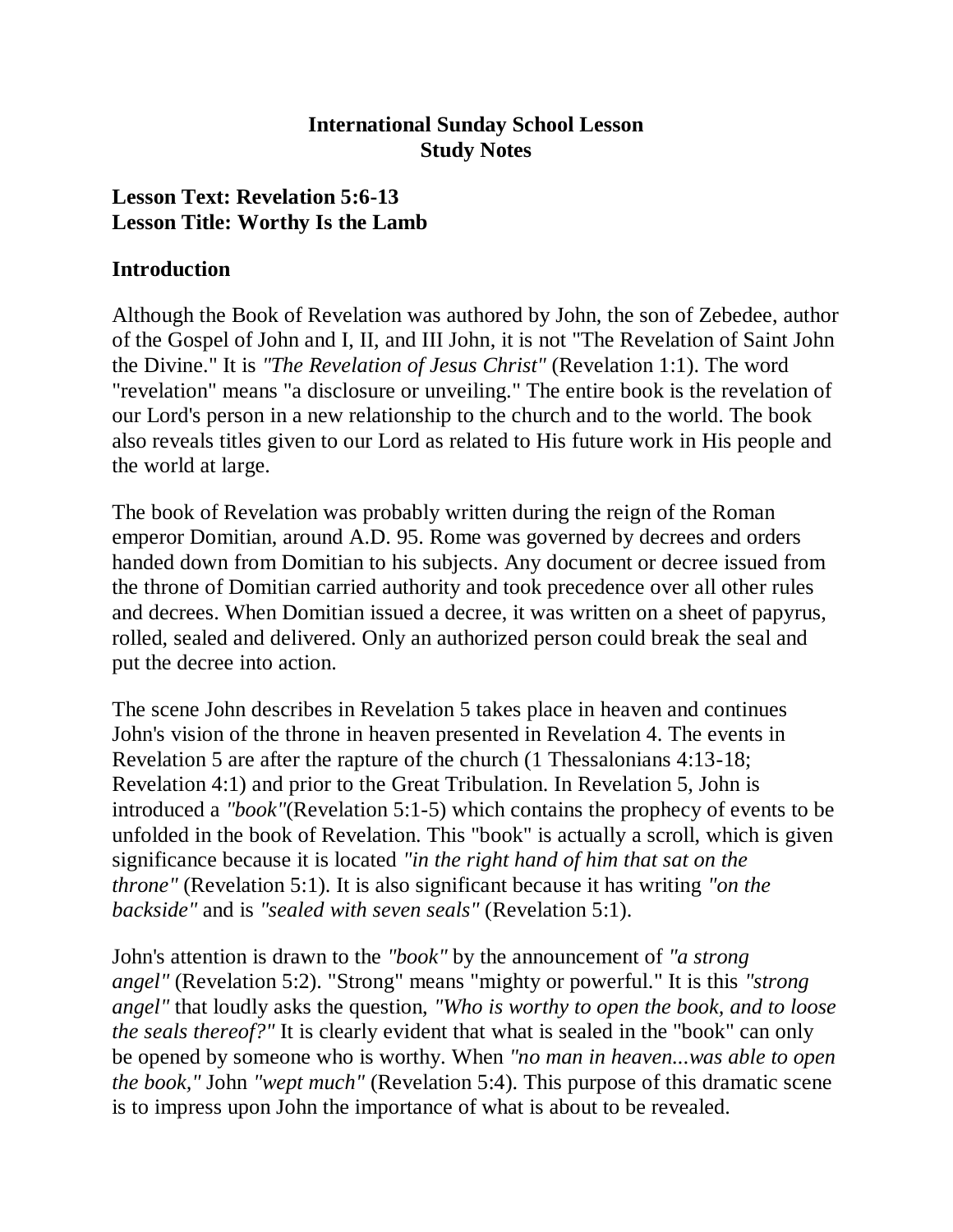## **The Lamb is Worthy to Open the Book (Revelation 5:6-7)**

As John weeps because no one in all creation is found worthy to open the book, "one of the elders saith unto me, Weep not: behold, the Lion of the tribe of Juda, the Root of David, hath prevailed to open the book, and to loose the seven seals thereof" (Revelation 5:5). The reference to *"the Lion of the tribe of Juda"* comes from Genesis 49:9-10, where it is predicted that the future ruler of the earth will come from the tribe of Judah, the lion tribe. Reference to *"the Root of David"* comes from the prophecy of Isaiah 11:1 and he Davidic Covenant of 2 Samuel 7. What Christ has accomplished through His victory over death, hell, and the grave has given him the right to not only take the book from the right hand of God but to also break the seals and control the future of the world. Yes, the Lamb is worthy!

### Verse 6

"And I beheld, and, lo, in the midst of the throne and of the four beasts, and in the midst of the elders, stood a Lamb as it had been slain, having seven horns and seven eyes, which are the seven Spirits of God sent forth into all the earth."

"And I beheld" means John is a spectator and writing about what he sees. As John looks "in the midst of the throne" of God," he sees "the four beasts" and the "elders." "One of the elders" is a reference to the *"four and twenty elders sitting"* referred to in Revelation 4:4. These "elders" represent the church, the redeemed, after they have been raptured from the earth. The "four beasts" were most likely cherubim of the highest intelligence in heaven. The presence of "one of the elders" and "the four beasts," indicate that issues related to God's creative and redemptive rights are about to be unveiled.

The worthiness of Christ to rule the world order is not based only on His being from the tribe of Judah and lineage of David. His worthiness is based primarily on the fact that this *"Lion of the tribe of Juda, the Root of David"* (Revelation 5:5) was also the "Lamb" that was "slain." The word "Lamb" here is the word meaning "little lamb." This refers to the gentleness and willingness of Christ to be sacrificed for the sin of man (Isaiah 53:7; John 1:29). The word "slain" means "slaughtered, butchered." As J. Vernon McGee contrasts the "Lion" and the "Lamb" characteristics of Christ, he states that the lion character refers to His second coming, since the lion speaks of His majesty. As "Lion of the tribe of Juda" He is sovereign; as "Lion" He is Judge. The "Lion" speaks of the government of God. The "Lamb" character refers to His first coming, for the "Lamb" speaks of His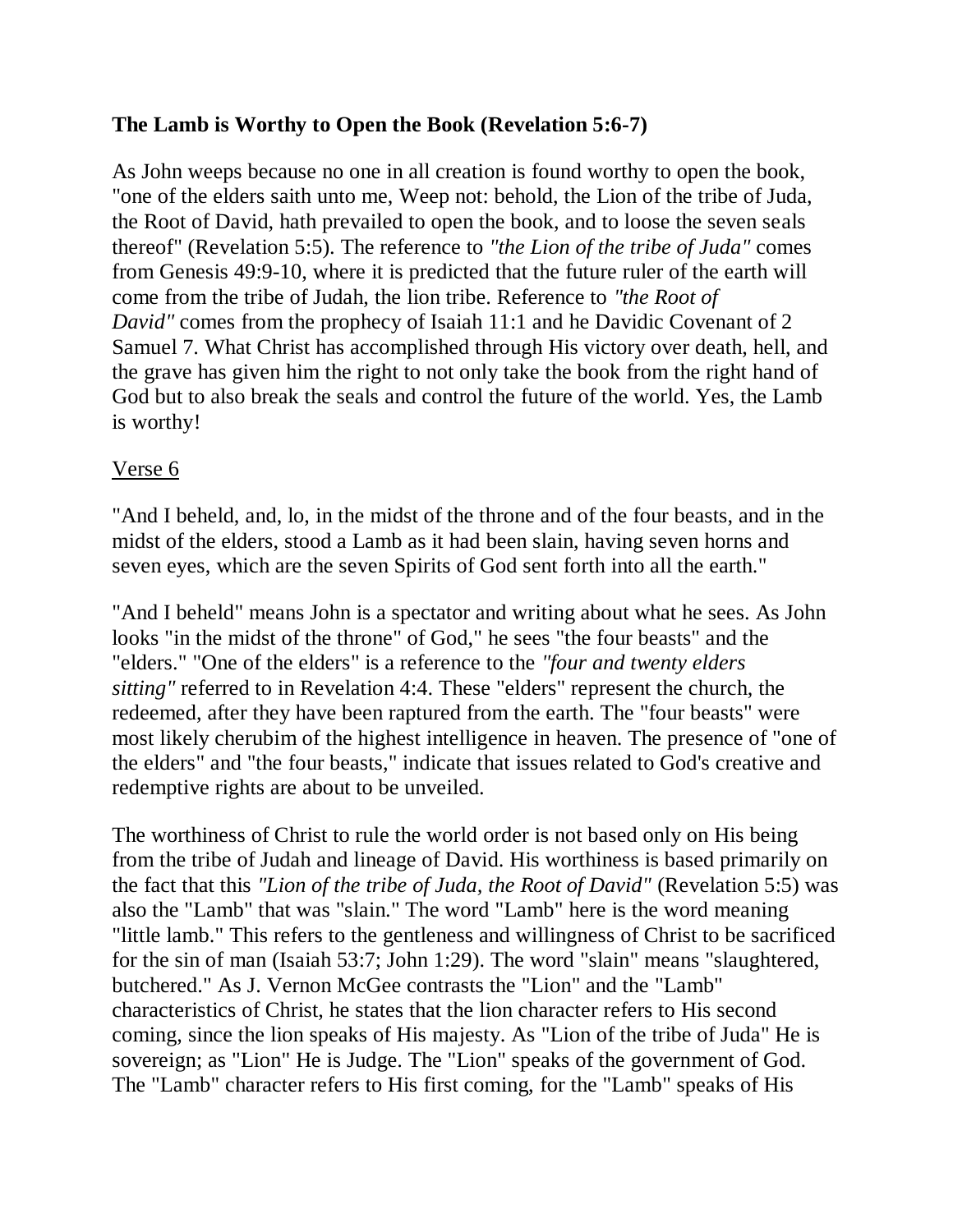meekness. As "Lamb" He is Saviour; as "Lamb" He is judged. The "Lamb" speaks of the grace of God.

"Stood" is an important part of how John viewed the "Lamb." A "slain" lamb don't usually stand. But Christ arose from the dead and is now standing in power. "In the midst of the throne" indicates that Christ as "Lamb" is at the throne of God and ready to act in judgment as written in the "book."

The "Lamb" John saw had "seven horns" which speaks of perfect power. The Lamb had "seven eyes" which speaks of perfect knowledge. The "seven eyes" are identified as the "seven Spirits of God sent forth into all the earth." This is most likely a reference to the sevenfold perfect Spirit of God sent into the world by Jesus Christ.

# Verse 7

"And he came and took the book out of the right hand of him that sat upon the throne."

"He" is a reference to the "Lamb." John sees the "Lamb," Jesus Christ, come and take "the book out of the right hand" of God. In the act of receiving the "book" from God the Father, it is clear that judgment and power over the earth are committed to Christ the Son of God. The prophet Daniel reveals this same truth in Daniel 7:13-14 where Daniel reveals the ultimate triumph of Christ when the kingdoms of the world are given to Christ.

# **The Lamb is Worthy to Receive Worship (Revelation 5:8-13)**

## Verse 8

"And when he had taken the book, the four beasts and four and twenty elders fell down before the Lamb, having every one of them harps, and golden vials full of odours, which are the prayers of saints."

The significance of the scene John saw in heaven was also recognized by the "four beasts" and the "twenty-four elders." Previously, the "beasts" and "twenty-four elders" had *"given glory and honour and thanks to him that sat on the throne"* (Revelation 4:9) which was God Himself. Now, they "fell down before the Lamb" in worship indicating that the "Lamb's" authority is the authority of God himself, and He is worthy of worship. The only place in the universe where Jesus is not recognized as God is in the heart of the unbeliever.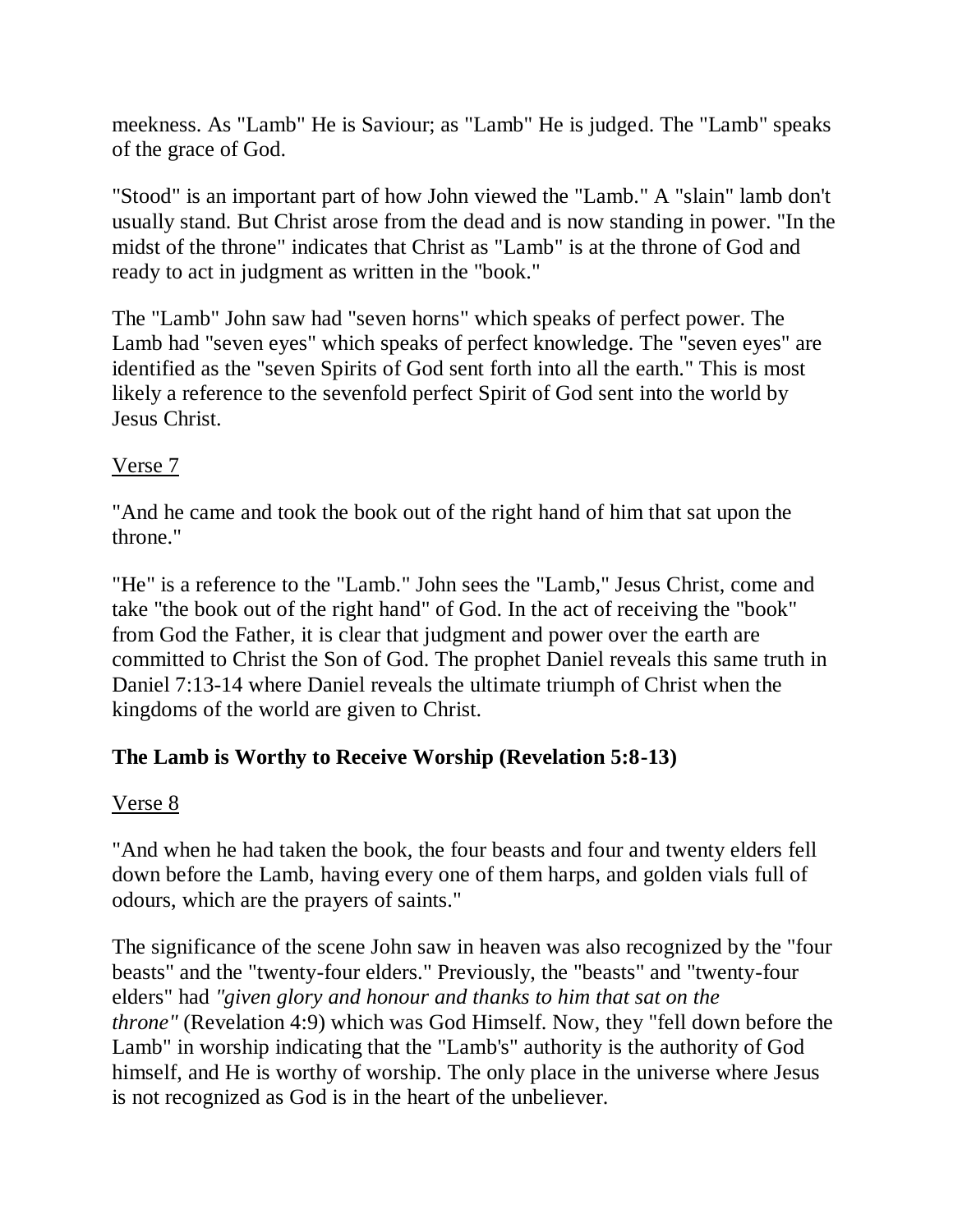"And when he had taken the book" means a completed action. Once the "book" was "taken," Christ begins to judge the world as the Great Tribulation is about to unfold (Revelation 6). Notice how those around the throne and in heaven respond to the "Lamb" taking the book. The "four beasts" mentioned previously Revelation 4:8 are not to be thought of as animals. The prophet Ezekiel says they are glorious but almost indescribable cherubim and angelic beings (Ezekiel 1:4-25). Along with the "twenty-four elders" they fall down "before the Lamb" in worship.

The "four beasts" and the "twenty-four elders" had "harps" and "golden vials full of odours." "Harps" denote praise (2 Samuel 6:5; Psalm 150:3). The text does not tell us that the "harps" were actually played on this occasion, but that is the implication. The "golden vials" or bowls "full of odours" refer to sacred perfume or incense. They represent the "prayers of the saints." John is telling us in this scene, that God is responding to the prayers of His people. As the "Lamb" takes the "book" in preparation to pour out judgment, He is actually answering the prayers of God's people. This scene also shows us the importance of prayer in relation to the earthly scene. The prayers of believers down through the ages for prophesy to be fulfilled and for the Lord to come again are being answered. This is closely related to David's prayer in Psalm 141:2, *"Let my prayer be set forth before thee as incense; and the lifting up of my hands as the evening sacrifice."*

### Verse 9-10

"And they sung a new song, saying, Thou art worthy to take the book, and to open the seals thereof: for thou wast slain, and hast redeemed us to God by thy blood out of every kindred, and tongue, and people, and nation; And hast made us unto our God kings and priests: and we shall reign on the earth."

Christ is "worthy" because He is able to do what *"no man in heaven, nor in earth, neither under the earth, was able..."* to do (Revelation 5:3). He is "worthy to take the book, and open the seals thereof." That is the basis of the "new song" and worship John is witnessing in heaven. Included in the vocal expression of worship was a "new song" in which Christ is declared to be "worthy" because of His redemptive work. The "new song" was sung by the "beasts" and the "elders." Since the "beasts" are most likely cherubim, they do not sing out of redemptions experience but only echo the song of the "elders." The same is true of the "angels" in verse 11-12.

For the second time in this scene, reference is made to the "Lamb" being "slain." The redemption of sinners is based upon the suffering, bleeding, dying "Lamb."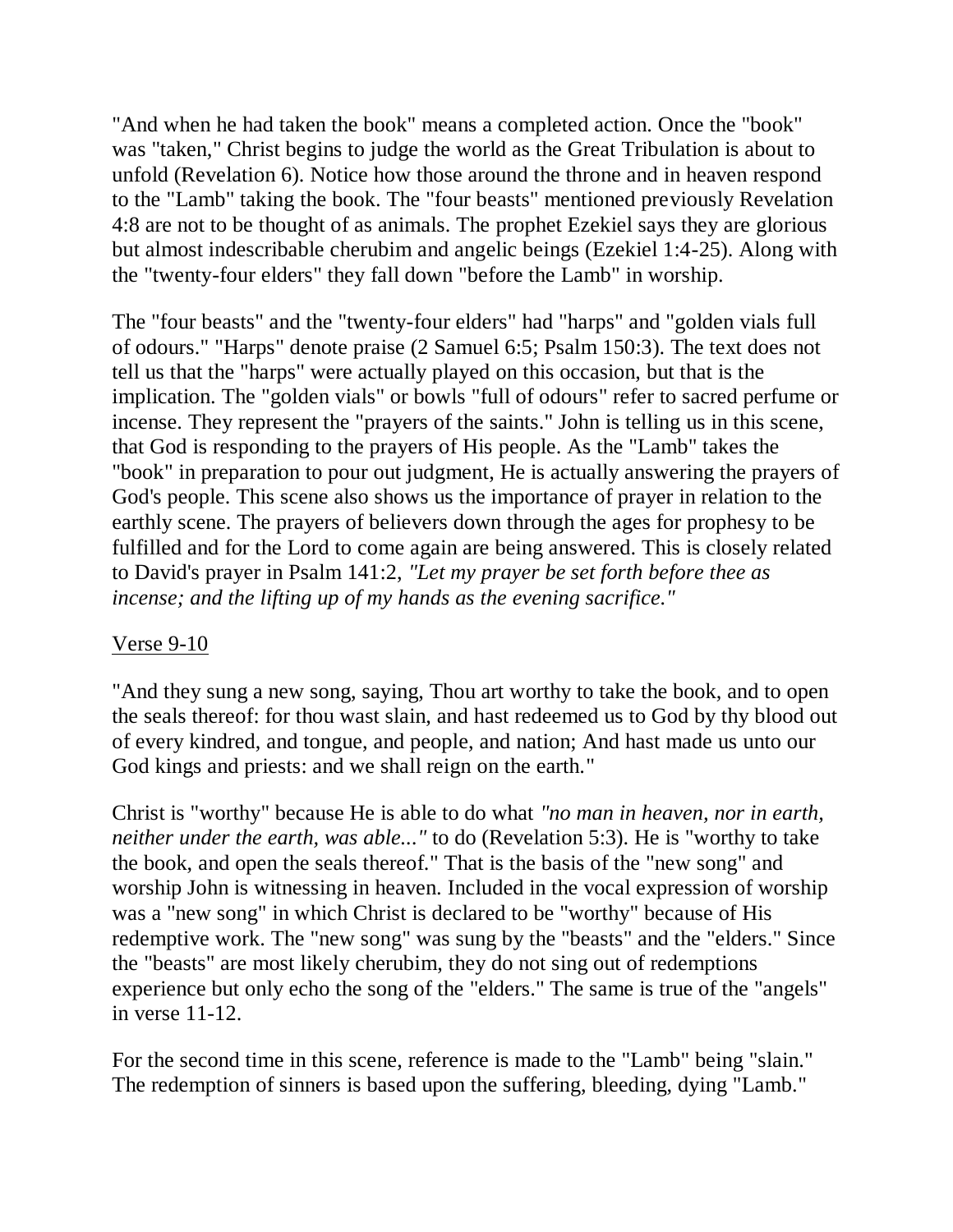The word "redeemed" means "purchased." It is a powerful New Testament word that pictures a slave being purchased in the marketplace for the purpose of being set free. At the cross, the Lord Jesus Christ paid the purchase price to redeem men from every "kindred" (descent) and "tongue" (language) and "people" (race) and "nation" (culture) from the slave market of sin (1 Corinthians 6:20; 7:23; Galatians 3:13; 1 Peter 1:18-19).

*Note: Religion is often cultural, racial, and national. Simply stated, if you are not a certain race, born in a certain place, or practice a certain belief system, you're out! Christianity is based on the redeeming work of Jesus Christ. Your language, your skin color, your status in life, your nation of origin doesn't prevent you from being saved.*

The beasts and elders also sing because of Christ's transformation of men into "kings and priests." The reference to "kings and priests" occurs two other times in Revelation (1:6; 20:6). As previously mentioned, the "beasts" and "angels" referred to in this text are not redeemed and do not become "kings and priests." The words "hast made us" is a reference to the "twenty-four elders," or the redeemed church. The church is a priesthood rather than having a priesthood. The church is a royal family rather than a nation being ruled by a king. Those saved by grace will not be so much subjects of the kingdom as they will be reigning with Christ on the earth. Once again the purpose of God to fulfill the prophecies of an earthly kingdom in which Christ will reign as King of kings and Lord of lords is emphasized. The phrase "on the earth" is referring to the earthly millennial reign of Christ in which the church will reign with Christ. In this glorious earthly scene to follow the dark hour of the tribulation, the church will share the glory of Christ as joint heirs with Christ and sharers of His sovereign rule (Revelation 20:4-6).

## Verse 11-12

"And I beheld, and I heard the voice of many angels round about the throne and the beasts and the elders: and the number of them was ten thousand times ten thousand, and thousands of thousands; Saying with a loud voice, Worthy is the Lamb that was slain to receive power, and riches, and wisdom, and strength, and honour, and glory, and blessing."

John continues to describe the worship of the Lamb that he witnesses in this heavenly scene by using his familiar words in Revelation, "And I beheld, and I heard." Over forty times in Revelation, John says he "I beheld" or "saw" something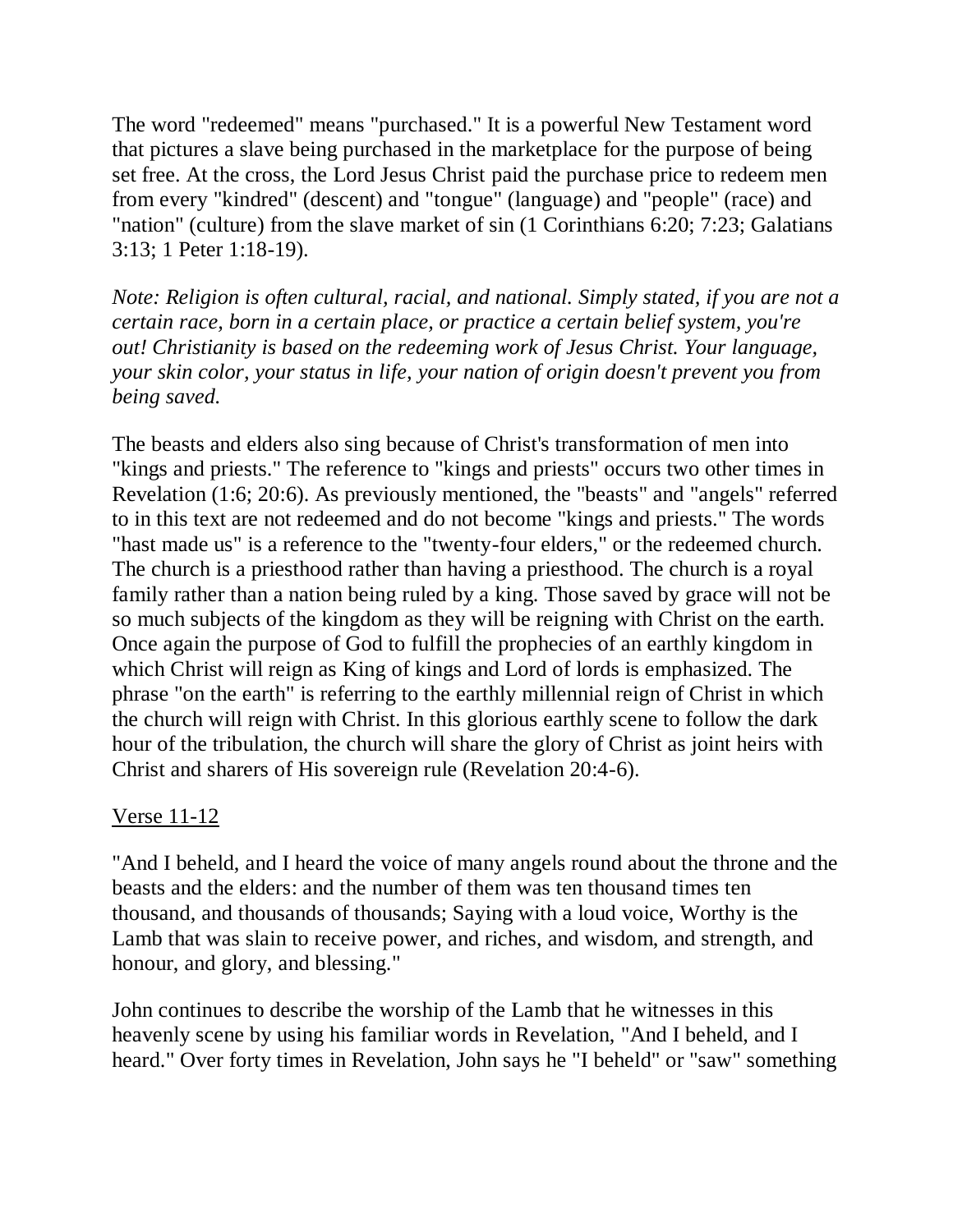and over twenty-five times he says he "I heard." Everything John "saw" and "heard" left a tremendous impression upon him.

John sees and hears "the voice of many angels round about the throne and the beasts and the elders." The collective number of those joining in the song of worship was "ten thousand times ten thousand, and thousands of thousands." In concentric circles with the "Lamb" in the center surrounded by the living creatures and the twenty-four elders, the angelic hosts are seen on every side an innumerable host united in one mighty symphony of praise. John's point is that the "angels" join in collective voice with the "elders" and the "beasts" as they all say with a loud voice, "Worthy is the Lamb that was slain..." This is the third time the word "slain" is mentioned in this scene (Revelation 5:6, 9, 12). Redemption is the "Lamb's work" and the "Lamb's praise!"

The heavenly worshippers elevate their praise to another level by attributing to Christ a sevenfold strain of adoration. To "receive" means "to take as a right." The seven words attributed to Christ are rightfully His and His alone! 1) Christ is worthy to receive praise and worship because of His "power." He is omnipotent (Psalm 62:11). 2) Christ is worthy to receive praise and worship because of His "riches." Christ owns and possess all things (Psalm 50:10-12). 3) Christ is worthy to receive praise and worship because of His "wisdom." Christ is omniscient (Luke 6:8). 4) Christ is worthy to receive praise and worship because of His "strength." Christ not only has power but strength to make it all happen (Philippians 4:13). 5) Christ is worthy to receive praise and worship because of His "honour." "Honor" refers to Christ's esteem, value, respect" (Psalm 89:7). 6) Christ is worthy to receive praise and worship because of His "glory." "Glory" refers to the public display of adoration that should be given to Christ again and again because of His person and work, past, present, and future (Psalm 29:2). 7) Christ is worthy to receive praise and worship because of His "blessing." "Blessing" refers to good words about Jesus. Christ is worthy of every good thing said about His redemptive work (Psalm 103:1-2; Malachi 3:16).

### Verse 13

"And every creature which is in heaven, and on the earth, and under the earth, and such as are in the sea, and all that are in them, heard I saying, Blessing, and honour, and glory, and power, be unto him that sitteth upon the throne, and unto the Lamb for ever and ever."